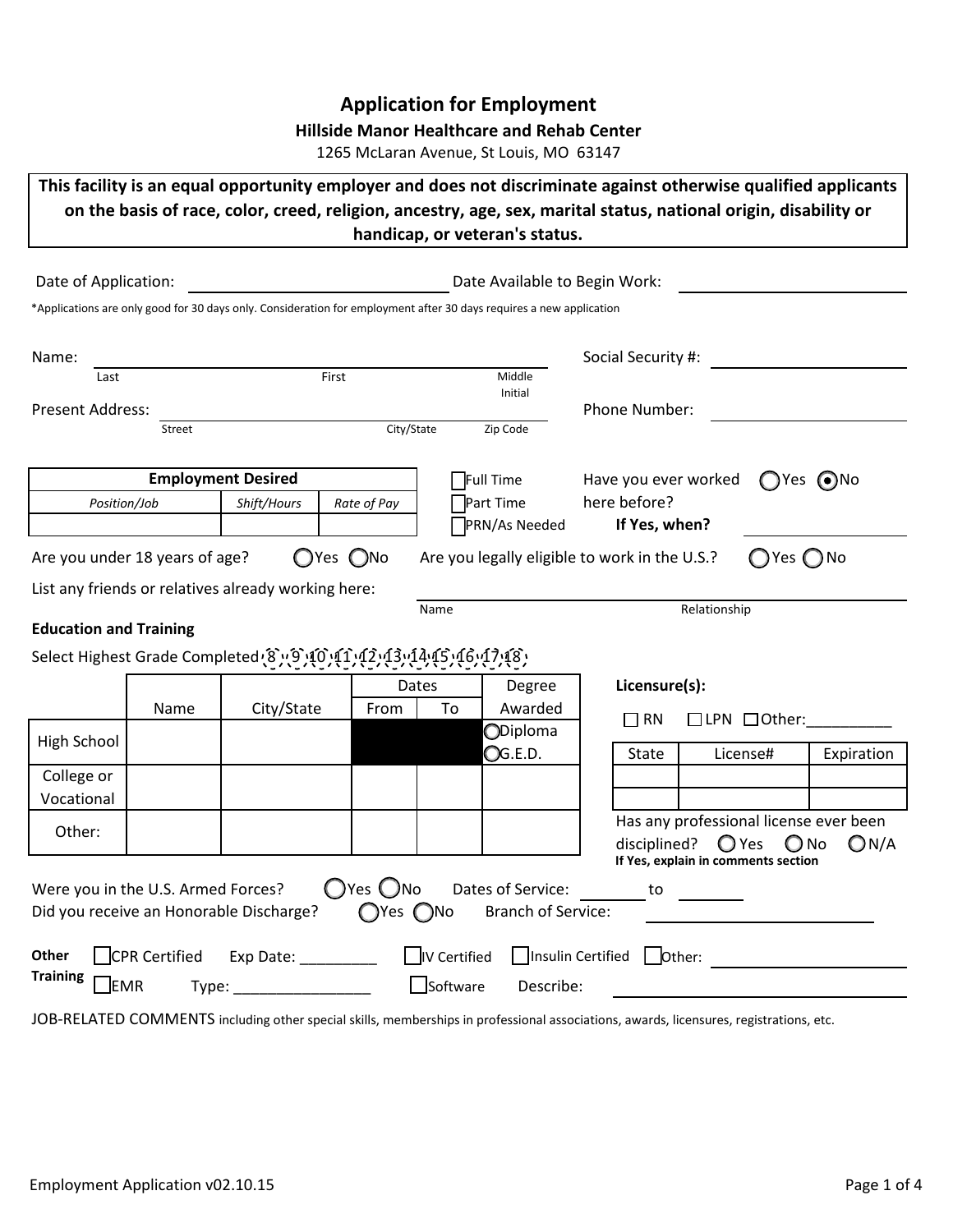## **Employment History:**

|  | List employers in reverse order starting with your most recent. Include U.S. Military Service |  |
|--|-----------------------------------------------------------------------------------------------|--|
|--|-----------------------------------------------------------------------------------------------|--|

| <b>Employer 1</b>                                                      |                                                                                                                 |                                                                                                                                    |  |
|------------------------------------------------------------------------|-----------------------------------------------------------------------------------------------------------------|------------------------------------------------------------------------------------------------------------------------------------|--|
|                                                                        |                                                                                                                 |                                                                                                                                    |  |
|                                                                        |                                                                                                                 |                                                                                                                                    |  |
|                                                                        |                                                                                                                 |                                                                                                                                    |  |
|                                                                        |                                                                                                                 |                                                                                                                                    |  |
| <b>Employer 2</b>                                                      |                                                                                                                 |                                                                                                                                    |  |
|                                                                        |                                                                                                                 |                                                                                                                                    |  |
|                                                                        |                                                                                                                 |                                                                                                                                    |  |
| City/State/Zip: www.astronomia.com/                                    |                                                                                                                 |                                                                                                                                    |  |
| Supervisor: Annual Supervisor:                                         | Phone #:                                                                                                        |                                                                                                                                    |  |
| <b>Employer 3</b>                                                      |                                                                                                                 |                                                                                                                                    |  |
|                                                                        |                                                                                                                 | Position(s) Held: __________________                                                                                               |  |
|                                                                        |                                                                                                                 |                                                                                                                                    |  |
|                                                                        |                                                                                                                 |                                                                                                                                    |  |
|                                                                        |                                                                                                                 |                                                                                                                                    |  |
| <b>Employer 4</b>                                                      |                                                                                                                 |                                                                                                                                    |  |
|                                                                        |                                                                                                                 |                                                                                                                                    |  |
|                                                                        |                                                                                                                 |                                                                                                                                    |  |
|                                                                        |                                                                                                                 |                                                                                                                                    |  |
| Supervisor: Phone #:                                                   |                                                                                                                 | Reason for Leaving: National Property of the Contract of the Contract of the Contract of the Contract of the Co                    |  |
| <b>Employer 5</b>                                                      |                                                                                                                 |                                                                                                                                    |  |
|                                                                        |                                                                                                                 |                                                                                                                                    |  |
|                                                                        |                                                                                                                 |                                                                                                                                    |  |
|                                                                        |                                                                                                                 |                                                                                                                                    |  |
|                                                                        | Reason for Leaving: National Property of the Contract of the Contract of the Contract of the Contract of the Co |                                                                                                                                    |  |
|                                                                        |                                                                                                                 | **If you wish to describe additional work experience, attach the above information for eact position on a separate piece of paper. |  |
| If any employment was under a different name, please indicate name(s): |                                                                                                                 | <u> 1989 - Johann Barnett, fransk politiker</u>                                                                                    |  |
| May we contact the employers listed above?                             |                                                                                                                 | OYes ONo<br>If no, list which one(s) you do not wish us to contact                                                                 |  |
| Explain any gaps of greater than one month in you work history:        |                                                                                                                 |                                                                                                                                    |  |
| Have you ever been discharged or asked to resign from a job?           |                                                                                                                 | If yes, explain:<br>OYes ONo                                                                                                       |  |
|                                                                        |                                                                                                                 | OYes ONo<br>Except for minor traffic violations, have you ever been convicted of a crime?*<br>If yes, explain:                     |  |
| other disqualifying condition?*                                        | OYes ONo                                                                                                        | Have you ever been excluded from working due to findings of abuse, neglect, theft, fraud or another<br>If yes, explain:            |  |

\*A criminal conviction or prior history of an exclusion will not necessarily prevent you from being hired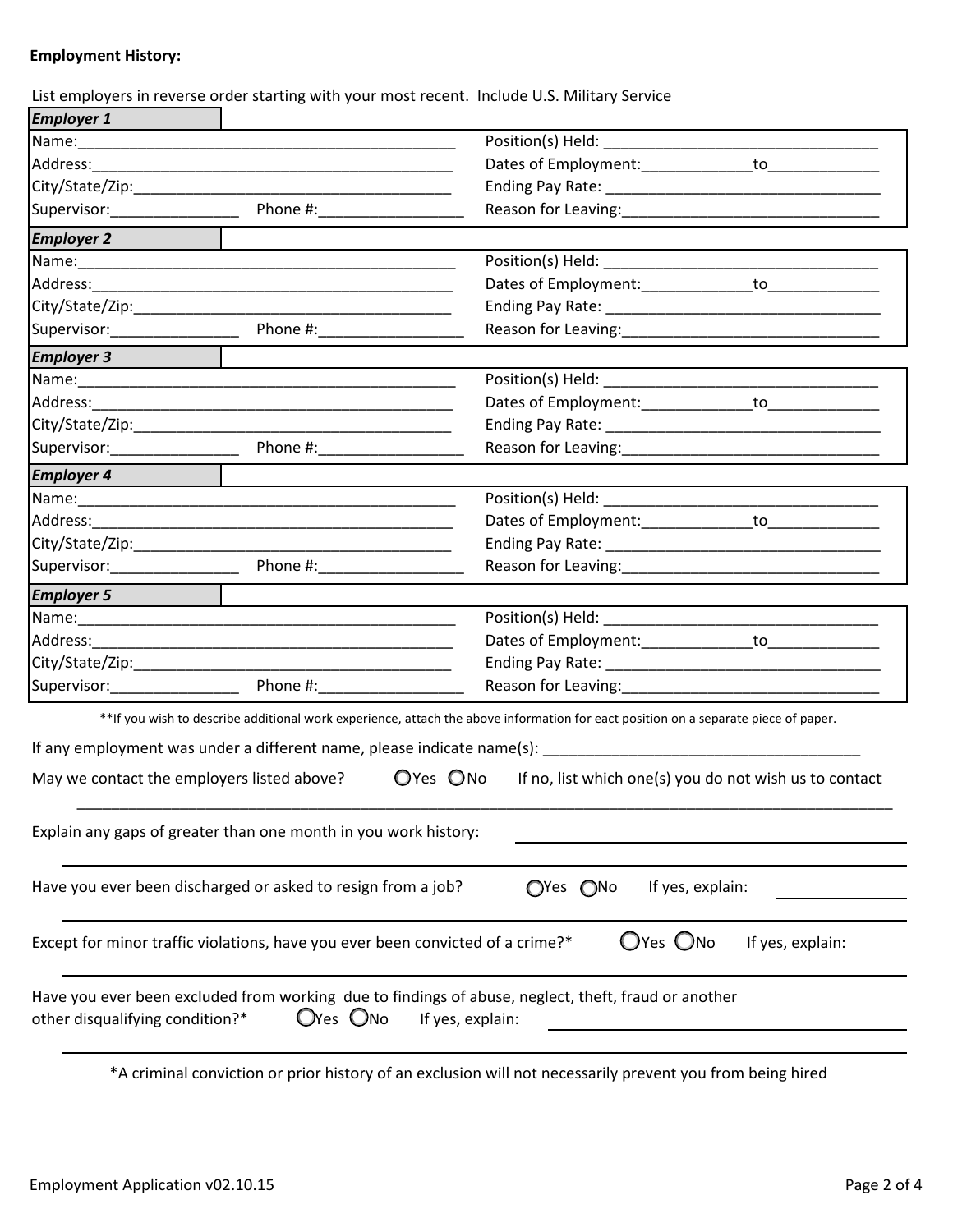#### **References:**

| <b>Professional:</b> | Include at least two if possible | Include at least one if possible<br>Personal: |
|----------------------|----------------------------------|-----------------------------------------------|
| Name:                |                                  | Name:                                         |
| Title:               |                                  | Relationship:                                 |
| Address:             |                                  | Address:                                      |
| City/State/Zip       |                                  | City/State/Zip:                               |
| Phone:               |                                  | Phone:                                        |
| Name:                |                                  | Name:                                         |
| Title:               |                                  | Relationship:                                 |
| Address:             |                                  | Address:                                      |
| City/State/Zip       |                                  | City/State/Zip:                               |
| Phone:               |                                  | Phone:                                        |
| Name:                |                                  | Name:                                         |
| Title:               |                                  | Relationship:                                 |
| Address:             |                                  | Address:                                      |
| City/State/Zip       |                                  | City/State/Zip:                               |
| Phone:               |                                  | Phone:                                        |
|                      |                                  |                                               |

 I understand that neither the completion of this application nor any other part of my consideration for employment establishes any obligation for Hillside Manor Healthcare and Rehab Center to hire me. If I am hired, I understand that either Hillside Manor Healthcare and Rehab Center or I can terminate my employment at any time and for any reason, with or without cause and without prior notice. I understand that no representative of Hillside Manor Healthcare and Rehab Center has the authority to make any assurance to the contrary. I attest with my signature below that I have given to Hillside Manor Healthcare and Rehab Center true and complete information on this application. No requested information has been concealed. I authorize Hillside Manor Healthcare and Rehab Center and its authorized agents to verify any job-related information provided in connection with this application and release Hillside Manor Healthcare and Rehab Center and any persons, companies or corporations from liability or responsibility for the information obtained. If any information I have provided is untrue, or if I have concealed material information, I understand that this will constitute cause for the denial of employment or immediate dismissal. If employed, I understand that I will be required to provide proof of eligibility to work within three days of hire or risk being dismissed.

| Signature:       |                          | Date: |
|------------------|--------------------------|-------|
|                  | Office Use Only          |       |
| Interview Date:  | <b>Interviewer Name:</b> |       |
| Interview Notes: |                          |       |
|                  |                          |       |
|                  |                          |       |
|                  |                          |       |
|                  |                          |       |